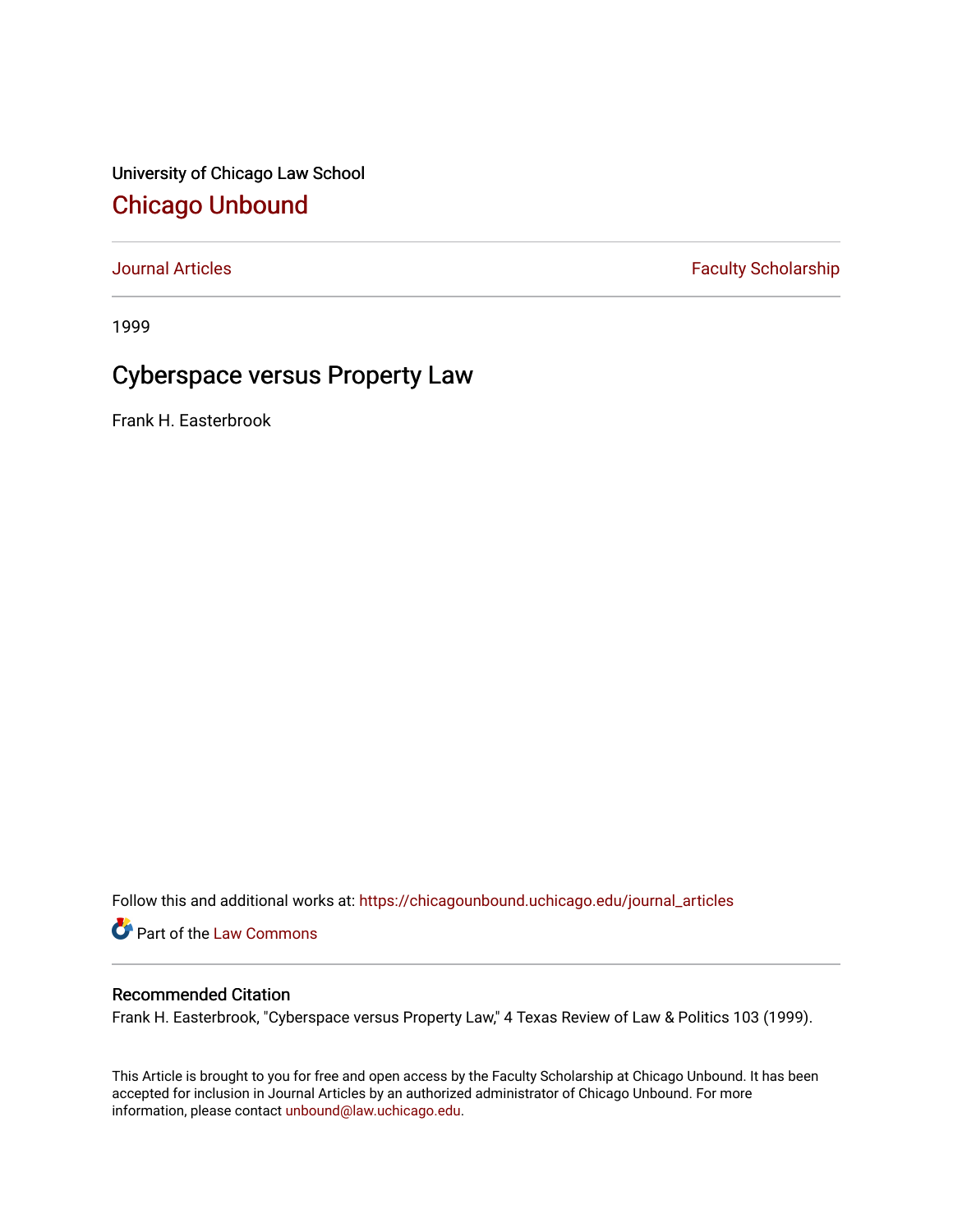## CYBERSPACE VERSUS PROPERTY LAW?

## FRANK H. EASTERBROOK<sup>\*</sup>

The prospect of applying the ordinary law of intellectual property-which many associate with the technology of Johannes Gutenberg-to twenty-first century innovations bothers many people. Why be tied to the past? Why not achieve a new and better future through new and better law?

Frightened by the idea of a patent on the human genome and drugs developed from it? Just declare that all such knowledge and products are in the public domain,' or require scientists and drug developers to license their discoveries and products at "reasonable" (= low) prices. Unsettled by the prospect that books and articles distributed over the Internet will be tagged or encrypted so that the authors or publishers can collect payment each time they are read or redistributed? Just forbid the newfangled devices (or contracts that consent to them), declaring that authors cannot be allowed to violate the rules for "fair use" or to profit from information that "ought" to be available to everyone for free.<sup>2</sup> Frustrated by a software license that forbids the disassembly of object code in search of the source code, which could help other programmers write competing or complementary products? Just tell the author that in the public interest the law will not enforce onerous terms, which conflict with the public's presumptive right to engage in

<sup>\*</sup> Judge, United States Court of Appeals for the Seventh Circuit; Senior Lecturer, The Law School, The University of Chicago. This essay is an edited version of oral remarks presented at a panel entitled *Property Rights in the 21st Centuy* and is © 1999 by Frank H. Easterbrook.

**<sup>1.</sup>** *See* Moore v. Regents of Univ. of Cal., 793 P.2d 479 (Cal. 1990).

**<sup>2.</sup>** *E.g.,* Yochai Benlder, *Free as the Air to Common Use: First Amendment Constraints on Enclosure of the Public Domain,* 74 N.Y.U. L REV. 354 (1999); Niva Elkin-Koren, *Copyight* Policy and the Limits of Freedom of Contract, 12 BERKELEY TECH. L.J. 93 (1997); Wendy J. Gordon, Price Discrimination Redux: Of Copyright, Computers, and Plain Vanilla Copyright, 74 CHI.-KENT L. REV. (forthcoming 1999).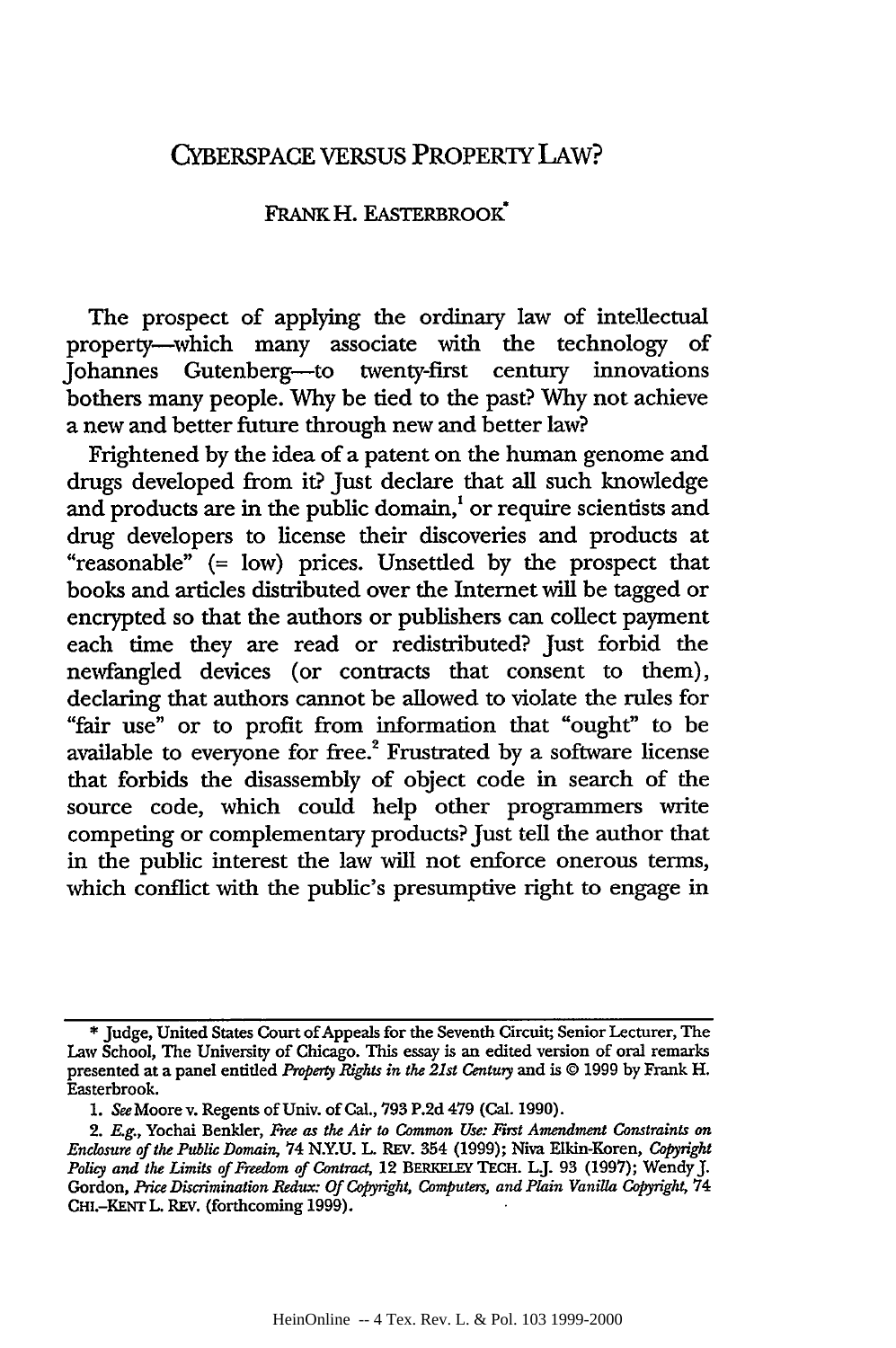reverse engineering-and leave it to the judiciary to determine **<sup>3</sup>** which terms are too onerous.

I am a skeptic about the proposition that new developments in technology imply the need for new laws or rules.4 I am skeptical for two fundamental reasons. First, we know so little about the effects of our current intellectual property regime on the production and use of traditional intellectual property that it is silly to suppose that we have the information essential to prescribe new regimes for new kinds of intellectual property. Second, when flailing around in the dark, it is much easier to come up with "solutions" that harm the development of intellectual property than it is to devise rules that help. Ignorance thus should lead us to leave well enough alone. (As Edmund Burke remarked: Don't talk to me of reform; things are bad enough already.) I shall develop both of these propositions briefly.

Consider for a moment the world of perfect competition in classical economics. Price everywhere equals marginal cost, so all decisions about producing, purchasing, and using goods are both privately and socially optimal. Now consider the problem for intellectual property: an idea, a book, a poem, or a piece of software can be used without being used up. The marginal cost of producing a new example, after the work has been created, is not zero, but it is low-substantially below average total cost. To recover its investment, a producer of intellectual property must be able to sell at average total cost or more; but if marginal cost is under average total cost, the price is "too high" to be socially optimal, for the high price discourages at least some purchases even though the consumer values the work at more than the cost of producing an extra copy. That is the problem with which the law of intellectual property grapples,<sup>5</sup> and no solution can be praised unconditionally.

Patent law, copyright law, trademark law, and the law of contracts (of which trade secrets are a branch) create or employ

<sup>3.</sup> *But see* Sony Computer Entertainment, Inc. v. Connectix Corp., 48 F. Supp.2d 1212 (N.D. Cal. 1999).

<sup>4.</sup> See Frank H. Easterbrook, *Cyberspace and the Law of the Horse*, 1996 U. CHI. LEGAL F. **207;** Frank H. Easterbrook, *Intellectual Property is Still Property,* **13** HARV. J.L. **& PUB. POL'Y 108 (1990).** *See also* Hill v. Gateway 2000, Inc., **105 F.3d** 1147 (7th Cir. **1997),** ProCD, Inc. v. Zeidenberg, **86 F.3d** 1447 (7th Cir. **1996);**

**<sup>5.</sup>** *See* William M. Landes **&** Richard *A.* Posner, *An Economic Analysis of C opyight Law,* 18J. **LEGAL** STUD. **325** (1989).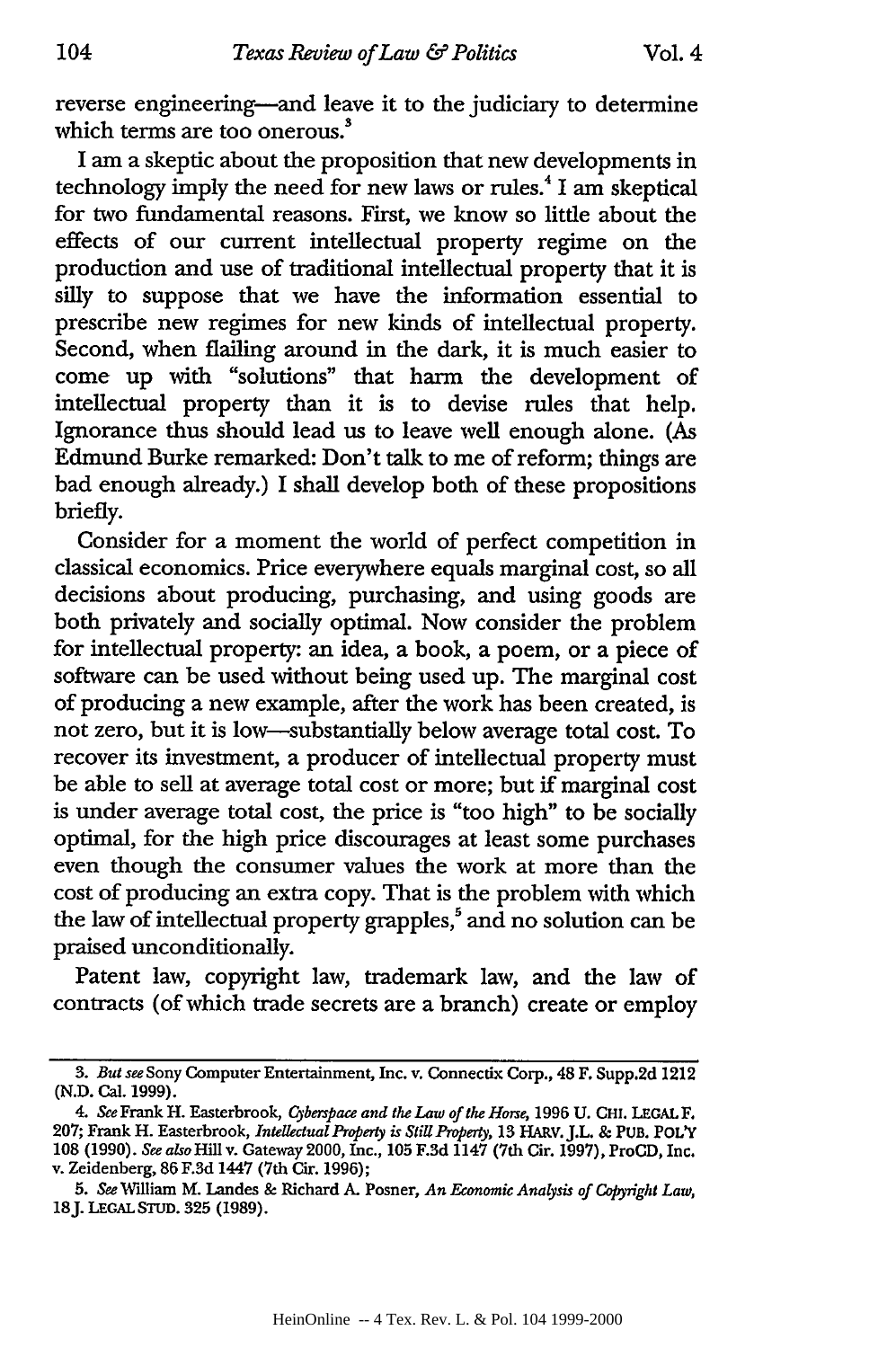property rights in information so that the producer of intellectual property can charge more than marginal cost, and thus cover the total cost of producing and disseminating the works. Would-be consumers who value the work at more than marginal cost but less than average total cost lose out; but if the law were otherwise different consumers would lose (and lose even more) because producers would not develop and distribute as many innovations, plays, drugs, and programs. Just *how much* above marginal cost should the price be? No one knows. A patent gives the inventor the right to exclude competition for twenty years, and thus to collect an enhanced price for that period. Is twenty years too long, too short, or just right? No one knows. A copyright lasts the life of the author plus an additional period that Congress keeps increasing in response to producers' lobbying. What is the right length of a copyright? No one knows. A trademark lasts forever (or at least for as long as the product is made and the name does not become generic in the public's mind). A trade secret (such as the formula for Coca Cola, or the source code of a computer program) lasts as long as the developer can keep the secret. Are these durations optimal? No one knows. How much use, and by whom, should be permitted without compensation under the fair use doctrine? No one knows.

By "no one" I mean more than just legislators and judges. The best academic students of the subject disclaim knowledge. If we do not know the answers to these traditional questions, how can we hope that a new set of rules for a new century to cover a new generation of intellectual property will be an improvement?

*Who* can be trusted to come up with better rules is a separate question. Should we rely on the academy? You cannot pick up a law review these days without encountering a proposal for revamping the law of intellectual property. But there is very little overlap between the authors of these proposals and serious students of markets in intellectual property. Most good scholars recognize that we do not know the answers to the current generation of questions and therefore are poorly situated to prescribe alterations. Bad scholars are less aware of their limitations and make bold proposals-but these are the people we should be most wary of.

Should we rely on inventors (or industry in general) to tell us what protections are "needed"? Most authors and inventors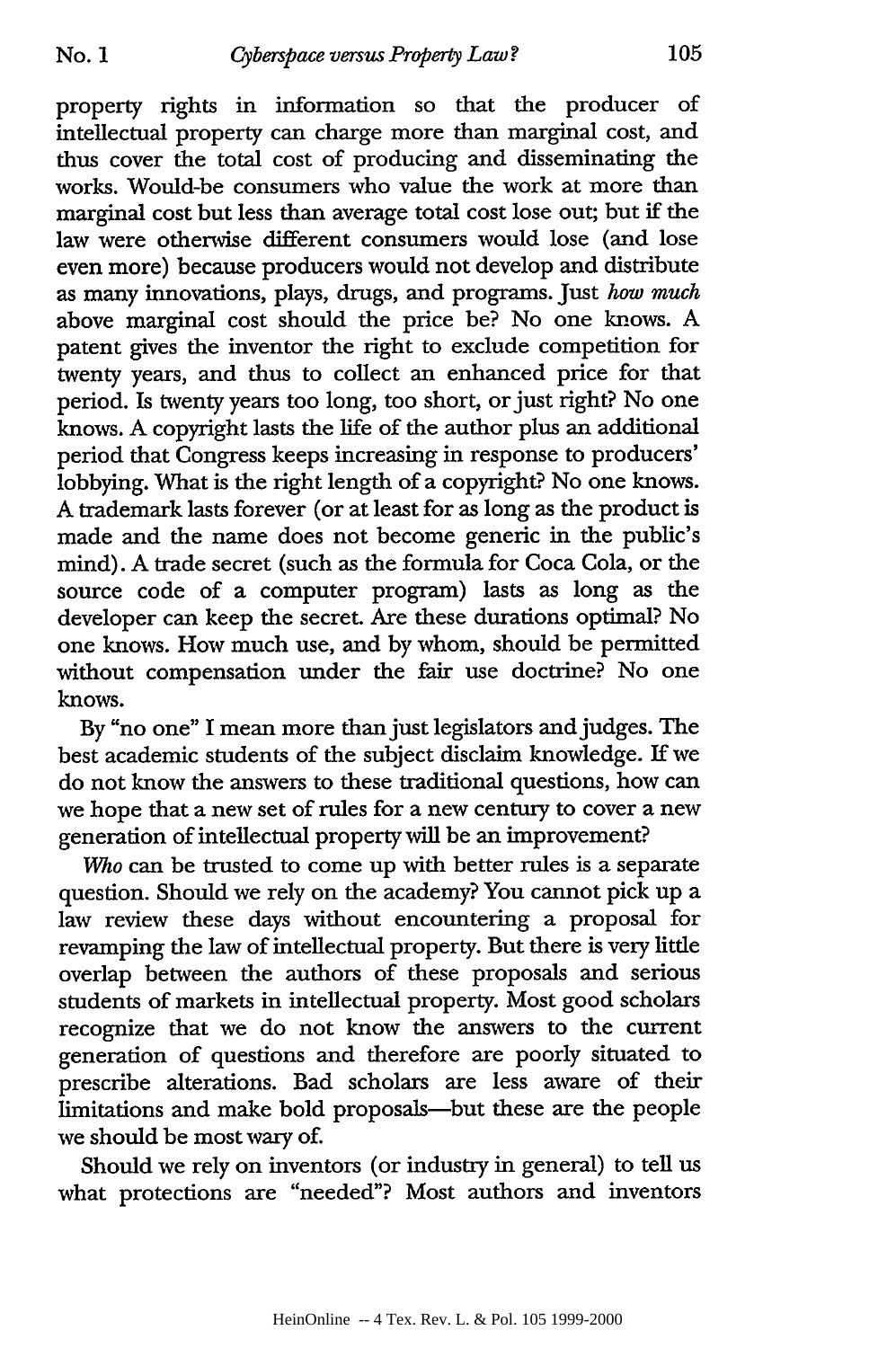think, like John L. Lewis, that the answer is "more" (just as many consumers think that the answer is "less"); self interest taints the response. Anyway, it turns out that inventors and authors are lousy prophets. Most inventions receive no royalties; about ten percent earn significant returns, and a very few have huge payoffs.<sup>6</sup> Most books have few sales. Most songs are never sung in public. Similarly, most academic proposals for change in the law (like most genetic mutations) have negative value. A very few patents, novels, plays, songs, symphonies, and law-reform proposals have high value, but *ex ante* it is hard to tell the good innovations from the retrogressions.

What we do know about the market calls academic proposals into serious question, however. If only ten percent of patents earn substantial royalties, and if the bulk of returns come from a few great successes, this means that most inventors are slaving away in the hope of hitting a jackpot. It is the prospect of a big payoff that spurs development. Most of the current crop of academic proposals, however, recommend compulsory licenses, reasonable-rate returns, expanded "fair use" doctrines, or antitrust remedies that would cut down the return from the big winners in the innovation game, without compensating the other inventors. (Nor would we *want* to compensate the inventors of products that flop in the market! Why subsidize losers?) Curtail the top returns, and the whole structure of rewards changes for the worse.

Most of the proposals in law reviews commit the Nirvana Fallacy. They take the form: "The existing legal regimen has the following costs and flaws; therefore my proposal is better." Patents raise price and discourage use; this is a flaw because some consumers who value the product at more than marginal cost cannot afford it; therefore *my* proposal to [fill in the blank] should be adopted. That's a nonsequitur. Every way of handling intellectual property is costly and imperfect. All of these costs must be toted up and compared; and, as I have stressed, no one knows how to do that.

Even careful study of a question about innovations does not ensure success. Other speakers have mentioned Chester Carlson and his corona-charging patent, protecting the great innovation

<sup>6.</sup> See F.M. Scherer, The Innovation Lottery (Harvard University working paper, April 1998).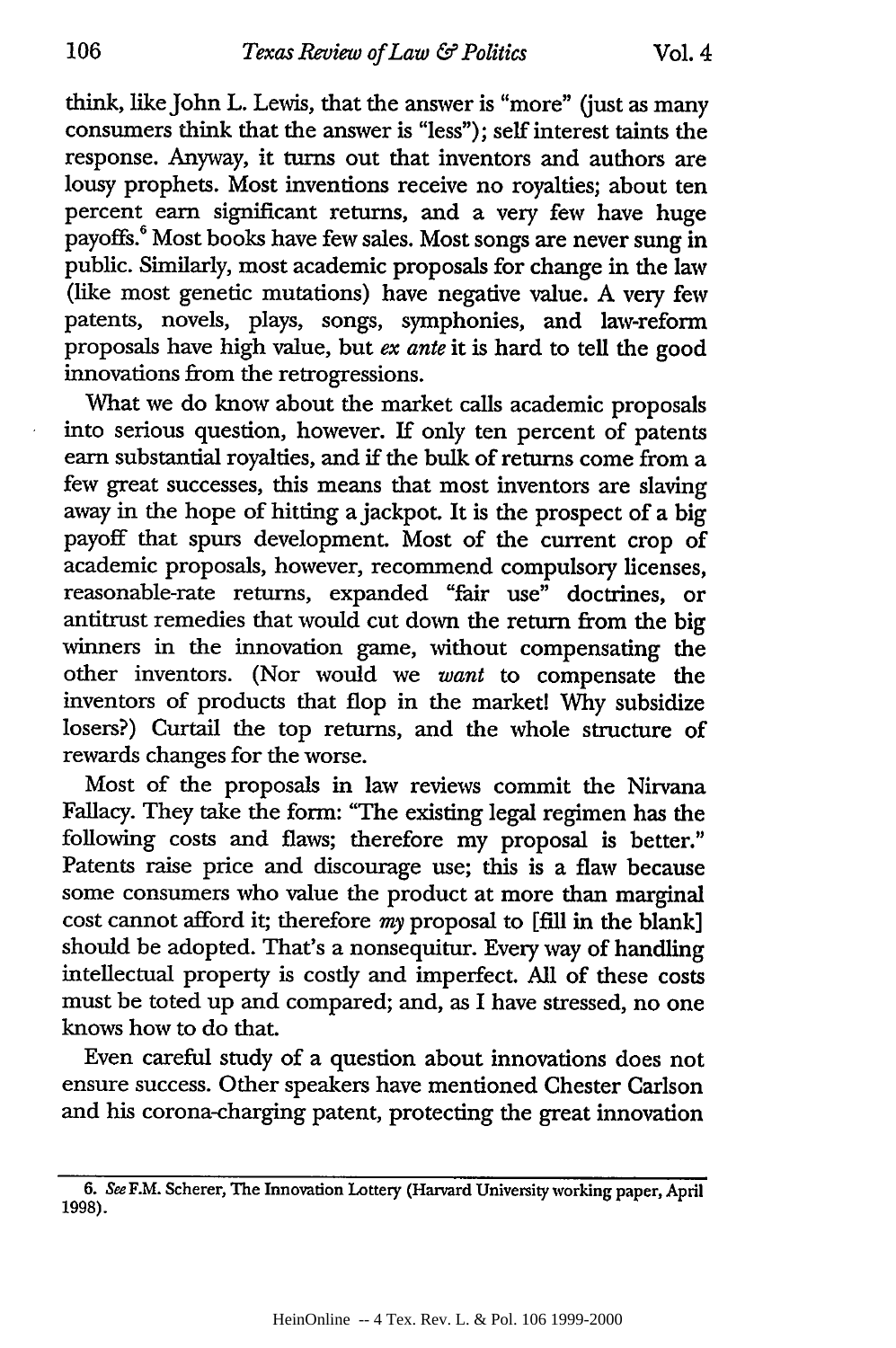that enabled plain-paper photocopying. Before Xerox Corporation made a fortune selling Carlson's photocopiers, his original licensee, the Battelle Institute, tried to raise development funds by selling a fifty percent interest in the invention to leading makers of office equipment. One potential buyer was International Business Machines Corporation. IBM commissioned a study by the best consulting firm money could buy; the consultants determined that there was no market for plain-paper photocopying, and after receiving this assessment IBM declined to invest. This was a spectacular blunder, but only in retrospect. Other, less noticed, errors occur when firms invest heavily in technologies that turn out to be busts. Anyone remember Federal Express's "ZapMail," a two-hour delivery service brought to market at great expense just as businesses were installing fax machines, or Polaroid's "Polavision," a technologically splendid instant-development motion-picture system that came out about the same time as the first handheld videotape cameras? As Yogi Berra put it: Predictions are hard, especially about the future. If firms that put millions of dollars on the line cannot make reliable decisions about technology, what would make us think that scholars with *no* money on the line do well at devising legal rules to govern technology?

Perhaps, then, development of rules should be left to the legislature. Elected representatives have political legitimacy, but do they have the knowledge? Legislatures have no private information that is unavailable to scholars. And recent legislative efforts in the law of intellectual property have been adversely affected by the tugging and hauling of interest groups.

For a long time, the statutory law of intellectual property has been general. There was one term for all patents and one term for all copyrights--all against the background of a common law of contracts that is indifferent to the industry involved. When the law of intellectual property is general, most people are apt to support the best possible set of legal rules. Universities do not lobby to eliminate copyright protection-even though that would make it much cheaper to buy journals for their librariesbecause they are also producers of intellectual property. General Motors pays substantial royalties to inventors, but it also receives royalties as a patent holder. When people are, or are likely to be, on both sides of a class of transactions, they tend to support legislators who favor efficient rules.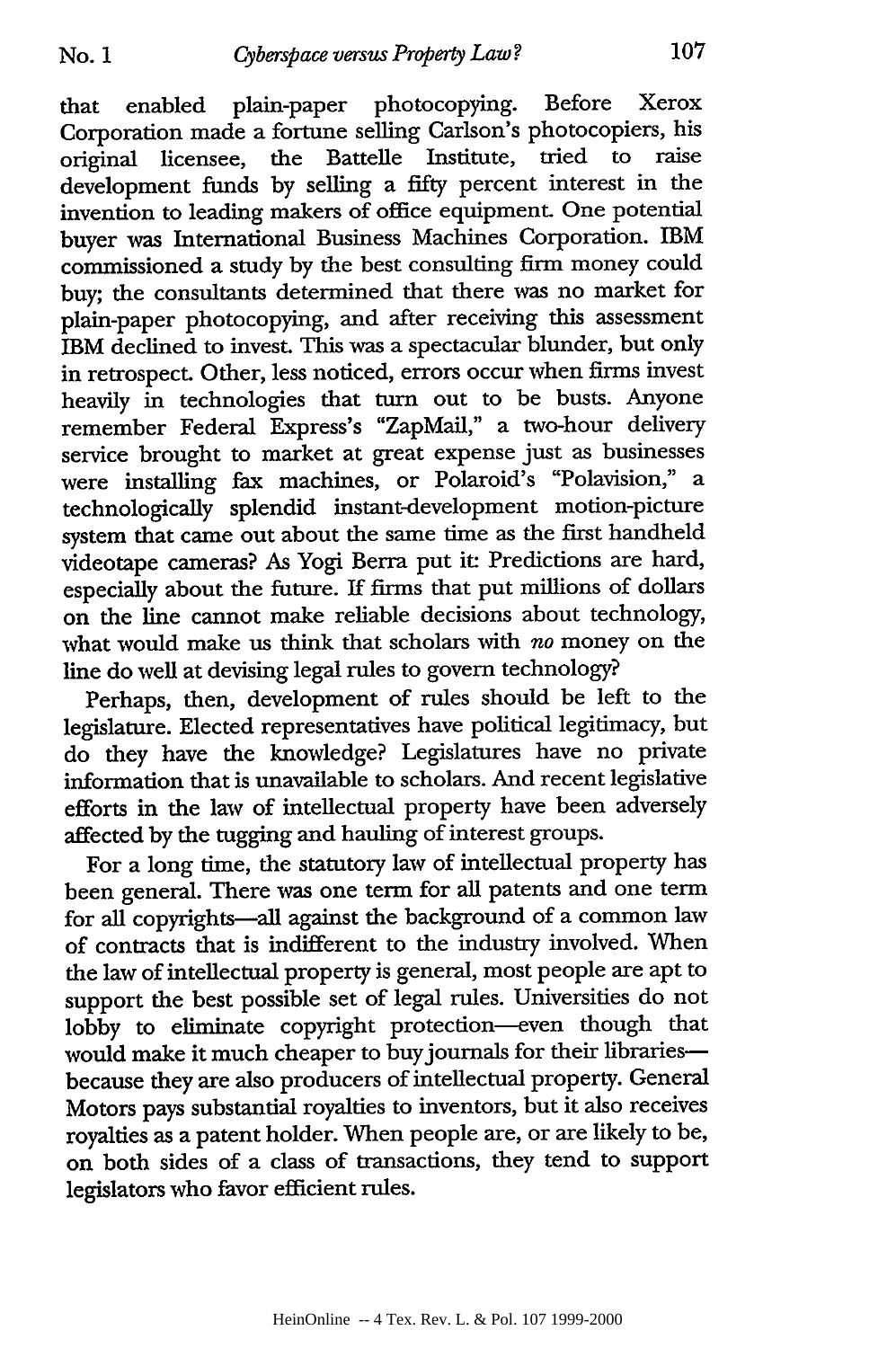Not so when the rules can be made industry-specific. Recent amendments to the copyright statutes provide special rules (and benefits) for semiconductor chip producers, management systems, and digital audio devices. Special patent regimens have been created for drugs and plant varieties. Drug producers and drug buyers reflect very different interests. Industry-specific rules are the playgrounds of interest groups, and once factions get to work it is predictable that at least some of the laws will favor concentrated groups at the expense of a broader public.

These narrow regimens also tend to detract from the force of competition among producers of intellectual property, and thus magnify any shortcomings of the current laws. The traditional, general statutes are contract-enabling: they create property rights that set the stage for competition and contract. General laws about intellectual property tend to promote competition. Most patents, books, songs, and so on receive low rewards because of competition-not because they are bad ideas on an absolute scale, but because other people have come up with many equally good ideas, and competition among them has the beneficial effects of all economic competition. Newer laws tend to be contract-defeating (substituting, say, a Copyright Royalty Tribunal for bilateral agreements), which means that if the statutes do not get things exactly right (and they do not), people cannot transact around the errors.

How about courts as the source of newer and better rules? Information about rules' effects is as much a problem for judges as for other actors-worse, actually, and for four reasons. First, courts are run by judges. Second, judges are lawyers. Third, lawyers are ignorant. Fourth, courts are incoherent. Before you exclaim that, having said this, I am obliged to resign, give me a moment to elaborate.<sup>7</sup>

*Courts are run by judges.* Judges are smart people, who unsurprisingly tend to think well of their ideas. This is, alas, a drawback, because, as I have emphasized, most new ideas are bad. An academic who has a new idea subjects it to the test of scholarly interchange, and it often takes decades to confirm or refute new theses. A lawmaker who has a new idea submits it to the political marketplace, where those injured by the proposal

**<sup>7.</sup>** *See* Frank H. Easterbrook, *What's So Special AboutJudges?,* **61 U.** COLO. L. REV. **<sup>773</sup>** (1990).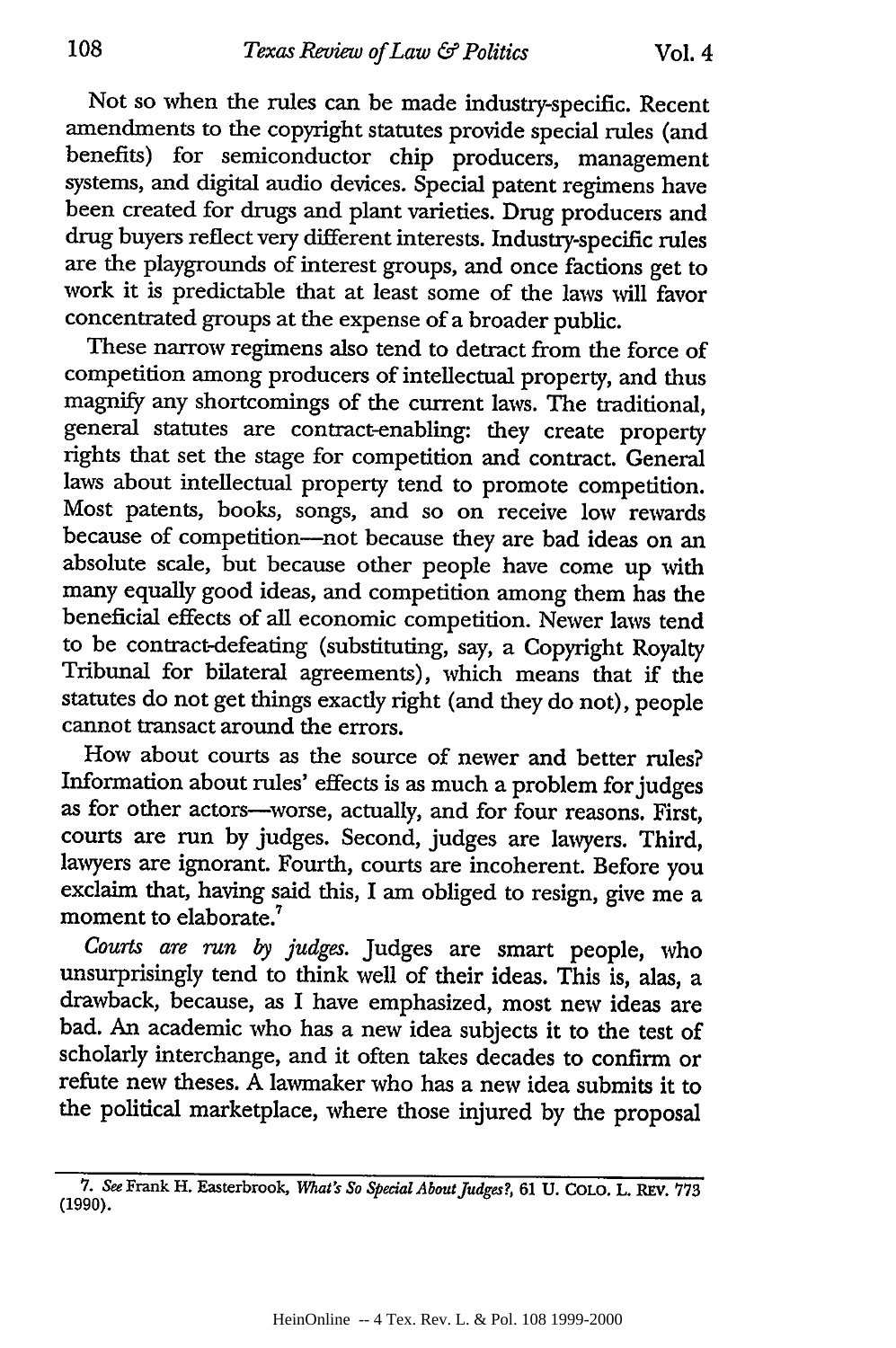can set up a defense (and an information campaign). **A** capitalist who has a new idea submits it to the test of the market-and as I have mentioned the market rejects (or at least does not reward) most new ideas and products. But ajudge who has a brainstorm can write it directly into law.

Entrepreneurs and politicians who churn out more bad ideas than good ones can be evicted from office. A business manager who does not get tossed out may suffer a great decline in income, as bonuses or the value of stock options fall. People recognize that because it is so hard to separate good from poor ideas *ex ante,* the rewards for success and penalties for failure are vital in business. Firms are at pains to devise methods to align the interests of managers with those of investors.<sup>8</sup> But what is vitally important in business (and political life) is forbidden in the judiciary. Judges do not reap rewards for devising better rules, and they do not pay a penalty for failure. Even the simplest reward structure-a bonus when your decision is affirmed, a penalty when the Supreme Court reverses-is missing. Viewed as legal entrepreneurs, therefore, judges are unlikely to excel.

*Judges are lawyers.* Lawyers are generalists. They are intermediaries and professional agents, dealing with a sweep of problems, from drug control to antitrust regulation, that no other profession covers. This means that even the most intelligent and dedicated members of the bar are not expertsand I began, recall, by contending that even experts in intellectual property do not know what rules would be optimal. Trained to cope with so many different kinds of problems, lawyers (and thus judges) are not steeped in the methods of science. My point is not that judges lack degrees in biochemistry or economics. It is that they are not comfortable with the scientific approach of testing hypotheses by collecting data and subjecting it to statistical analysis. Lawyers tend to think that disputes can be solved by evaluating the credibility of witnesses, an approach no scientist would adopt. Law schools teach future lawyers to make and evaluate arguments verbally, not empirically. But talk is cheap, hypotheses many, and confirmation hard. Simply put, **if** IBM and leading scientists

*<sup>8.</sup> See* Canice Prendergast, *Compensation Policies Within irms,* 37J. ECON. **LIT. 7** (1999).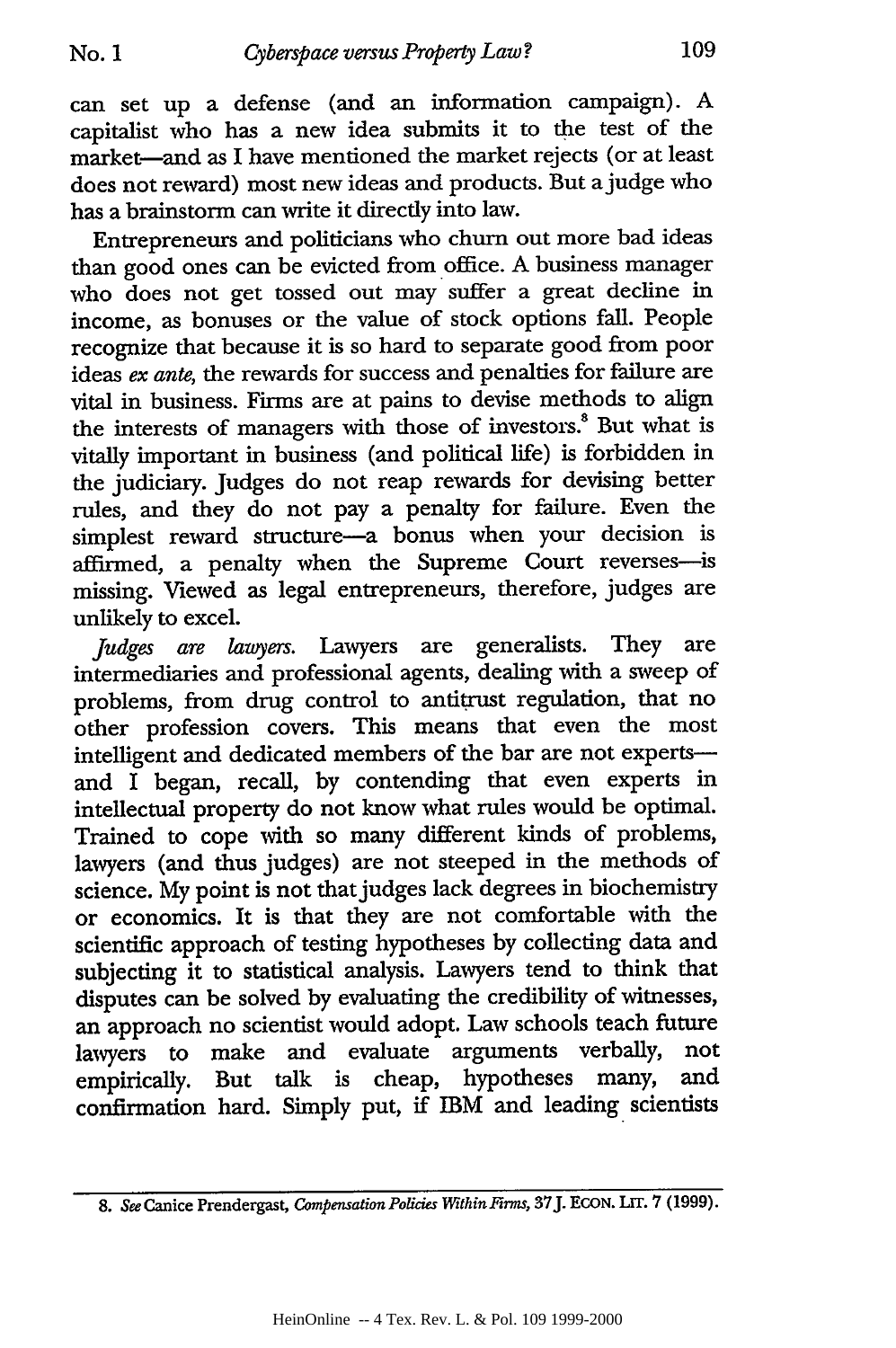cannot provide answers to major problems in the domain of intellectual property, then neither can lawyers.

*Lawyers are ignorant.* This is just a different slant on the second point, but at retail rather than wholesale. Because lawyers are generalists (at least, judicial lawyers are generalists) who spend most of their time on cocaine prosecutions and Social Security disability cases, they lack the time necessary to fine-tune complex bodies of rules. The broader the portfolio of subjects, the more shallow the practitioner is doomed to be with respect to each.

*Courts are incoherent.* Today there are more than **650** federal district judges and more than 150 federal appellate judges. They were appointed by different presidents and have exceptionally diverse backgrounds. It is unrealistic to suppose that the federal judiciary will coalesce around any one approach to a topic that has been highly contentious among specialists. Although the Supreme Court, with nine justices, is much smaller, it still makes decisions by majority vote, and for reasons that I lack time to develop here, any institution that decides by voting is bound to sacrifice either consistency or some other important aspect of the judicial process.

Do not despair! Ignorance is normal; the inability to specify optimal rules is normal. What is the right price of wheat? How many computers should be installed in a high school classroom? What is the right substitution between automobiles and housing for a family with an income of \$50,000 per year? These enormously complex questions lack right answers. When there is no one right answer-and when people bear the costs of their actions-we rely on those affected to make their own decisions. Markets make it possible for different people, at different times, with different information and different objectives, to make different decisions. Legal rules often deny them that luxury. Markets and the price system are at their best when knowledge is diffuse and hard to organize.<sup>10</sup> Let me give you a theorem: the more complex the problem, the more the "right" answer varies over time and the affected population; and the easier it is to address the problem by private contract, the less we should attempt to resolve it by law.

**<sup>9.</sup>** SeeFrank H. Easterbrook, *Ways of Criticizing the Court,* 95 HARV. L. REV. **802** (1982).

<sup>10.</sup> *See generaUy* **THOMAS SOWELL, KNOWLEDGE AND** DECISIONS (1980).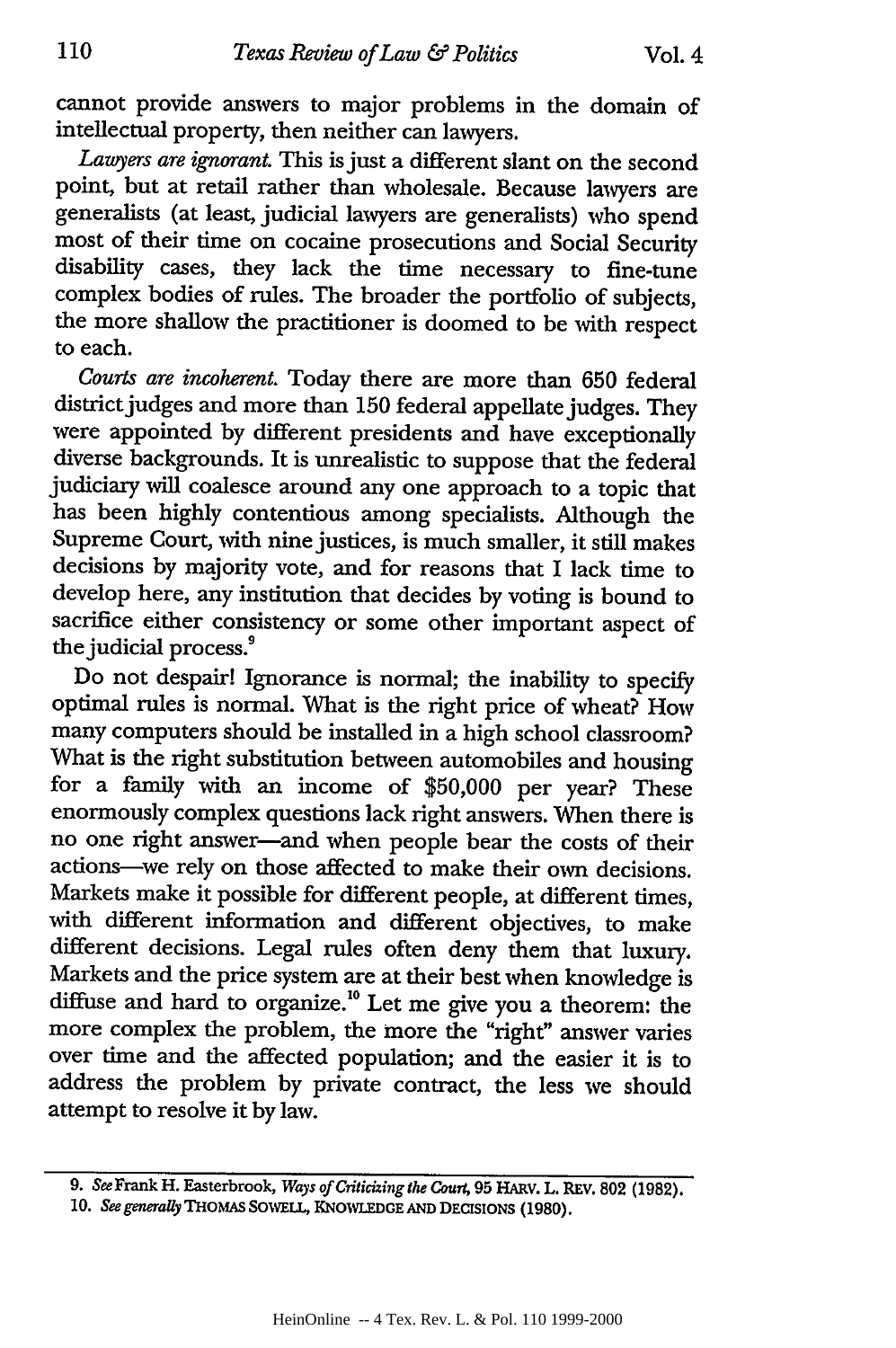Actually, that theorem has a name: The Coase Theorem." If bargaining is costless, then the outcome of private bargaining will be a Pareto-optimal solution and the rule of law will be irrelevant. Now bargaining is never costless. But technology is moving in that direction. Today people communicate cheaply and easily, and they can strike deals electronically at low cost. Publishers could offer a menu of terms in the Internet for rights you acquire to use and copy, say, music encoded in MP3 format, and you could set a preference in your web browser or **MP3** player about what kind of deal to accept. Patent pools, global standards, blanket licenses after the fashion of ASCAP, and other contractual devices have reduced the cost of bargaining about intellectual property.

It is ironic that just as a global network and automation are reducing the costs of contracting, and moving us closer to the world in which the Coase Theorem prevails, people promote more and more contract-defeating schemes. One is tempted to think that they are concerned not about market failures but about market successes-about the prospect that the sort of world people prefer when they vote their own pocketbooks will depart from the proposers' ideas of what people *ought* to prefer. Next thing you know, why, economic transactions between consenting adults will break out *right in public view!*

My principal suggestions follow from this understanding about the relative competence of public and private actors. Three propositions sum up what I know, or think I know, about wise public policy.

*1. Make rules clearer, to promote bargains. "We" do not know what is best, but in a Coasean world the affected parties will by their actions establish what is best.*

It is awfully hard to know what the optimal compensation package for authors is. When there is ignorance, it is best to give more rights to authors. Why? Because if the best arrangement turns out to be free distribution, then private transactions may produce this result when the statute assigns the rights to authors; but if the best arrangement turns out to be some fee for distribution and a lower price for copying, it is extremely hard to get to this state of affairs if the statute cancels the distribution right. Private transactions could move the right back to authors

<sup>11.</sup> *SeeR.H. Coase, The Problem of Social Cost,* 3J.L. &ECON. 1 (1960).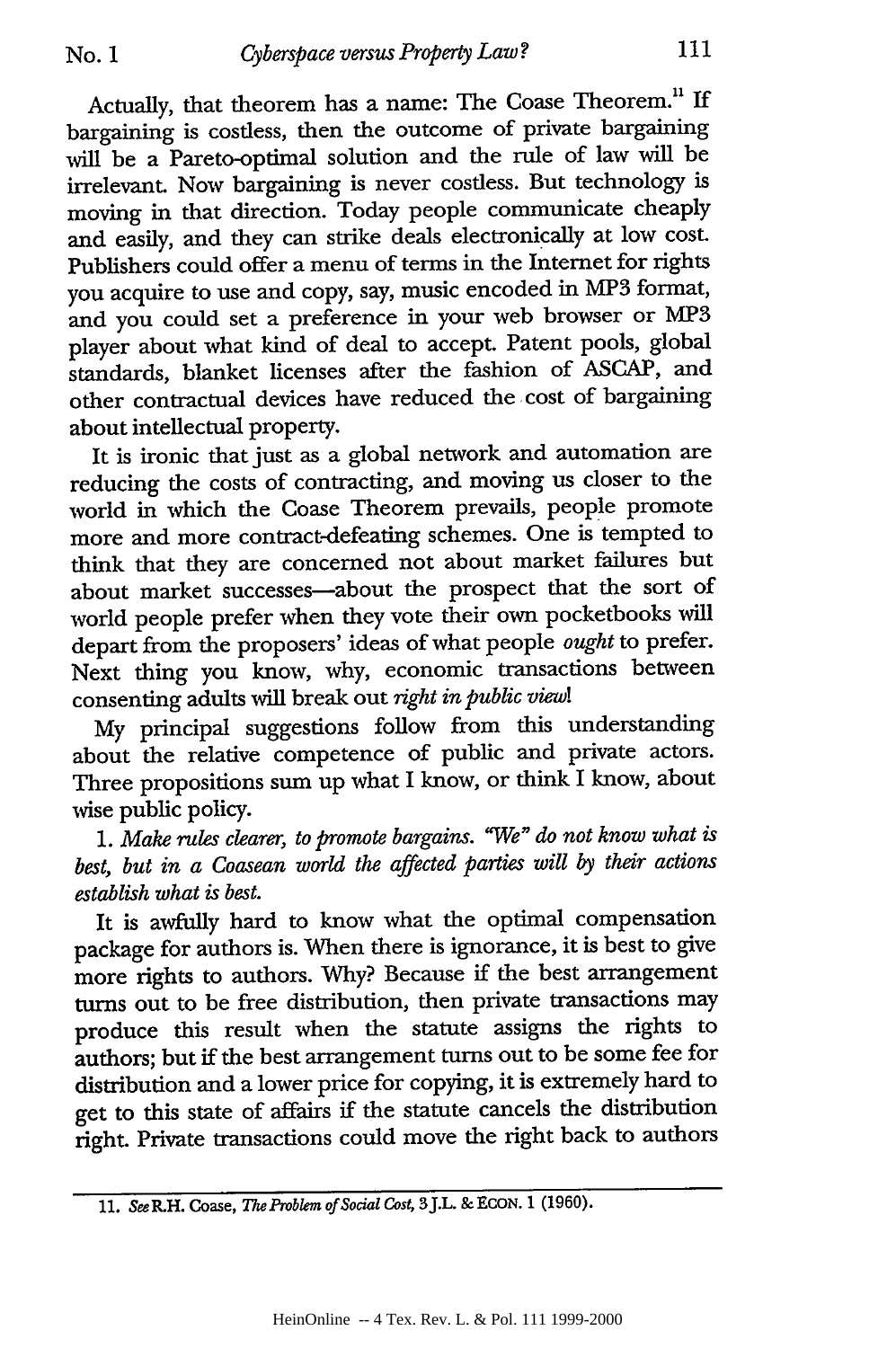only if the parties have contractual relations (for example, patrons of the opera may agree not to tape the performances). We must bear in mind the high possibility of error in the original specification of entitlements-a risk especially high in a legislative world dominated by interest-group politics. The risk of error should lead to initial assignments that are easy to reverse, so that people may find their own way with the least interference.

*2. Create property fights, where now there are none-again to make bargains possible.*

One common response to a proposition of this sort is that holders of rights in intellectual property are bound to use them to cut out low-valuing users, or to squeeze profits from information already in the public domain. I find it odd that this response appears so often in the law reviews, where it is selfrefuting. Every law review article is copyrighted. This means that the author *could* insist that the law review pay, say, \$5,000 for publication rights and that Lexis pay another \$5,000 (plus \$100 per "hit") for the right to make the text available electronically. But of course authors do not do this. They submit articles without payment,, from either law reviews or the electronic services. Perhaps one could infer that the authors know something about the value of their intellectual property. But another possible inference is that when free distribution is socially optimal, people will not enforce their property right to withhold publication or demand fees. If you start from property rights, you can negotiate for free distribution; if you start from an absence of property rights, it is very hard to get to the best solution when a charge is optimal.

*3. Create bargaining institutions.*

Computers offer many opportunities to do, at next to no cost, the sort of thing the Copyright Clearance Center has tried and failed to do for photocopies. Consider, for example, the question of whether a publisher of content on the Internet wants to authorize the making of copies-and, if so, the making of copies that can be recopied, or a single copy for use on a local computer, or only wants to authorize viewing on screen. All are logical possibilities, each rational for some authors, or for any given author at different times. How is it possible to specify which is which and to collect payment?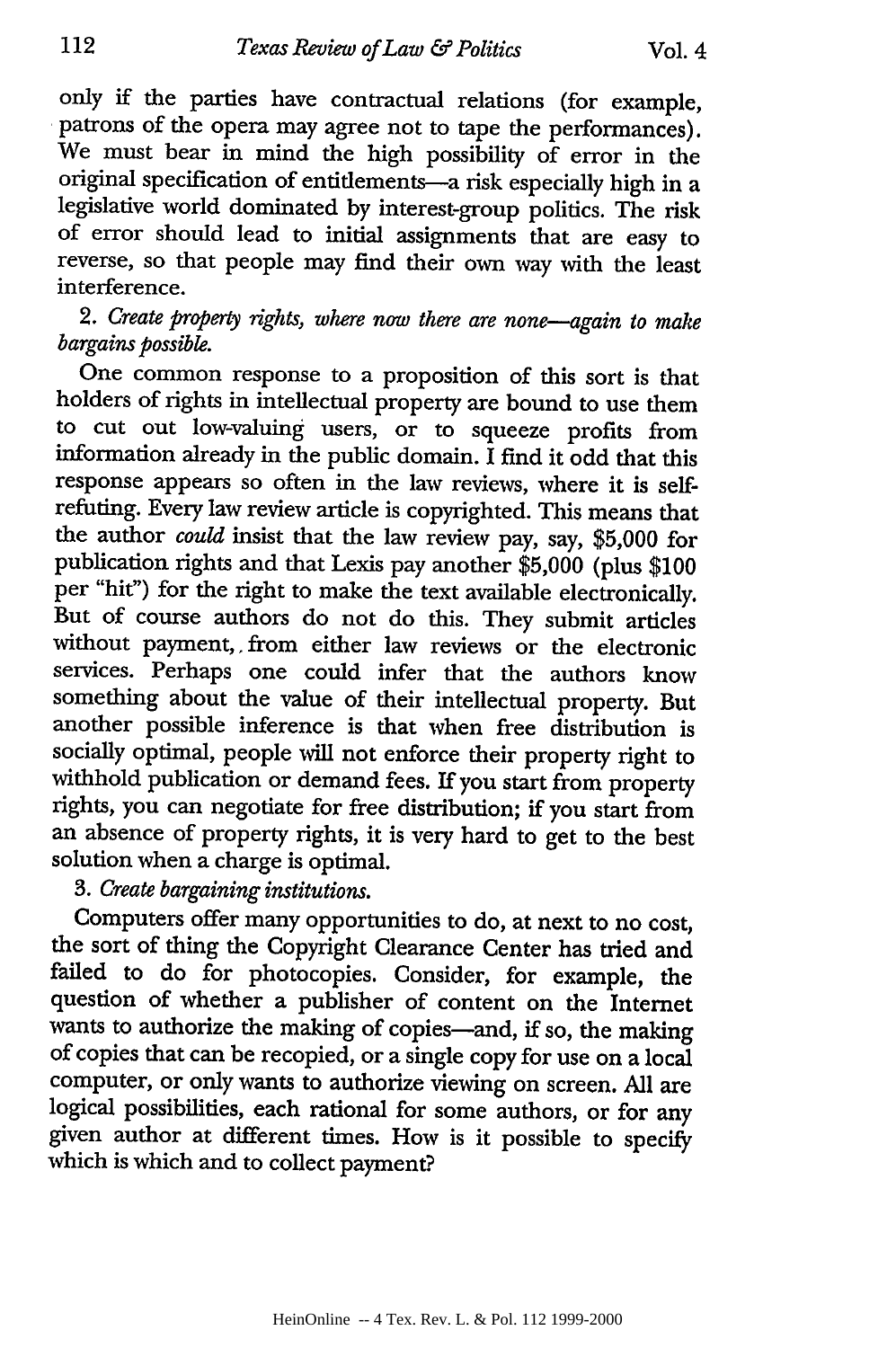The answer lies in a convention-a protocol under which each line contains its own instructions on this question, and programs know how to interpret them. You are familiar with such conventions. When your modem calls a remote modem, the two devices engage in elaborate interrogation to discover what speed to use and what compression and error-correction algorithms are in place. An international standards-setting organization agreed on the language; private firms all over the world have decided whether, and to what extent, to use this agreed language for communications. Some firms have come up with their own extensions, outside the organization's framework. Just so with the Internet's core communications protocol (TCP/IP) and page-description language (HTML). Encryption technology is similar. You may notice that when Netscape Navigator enters a particular corner of the web, a solid key appears in the lower left of the screen; this shows that the client and the server have agreed on an encryption protocol, securing the session. There are several available protocols. So can it be with copying. A standards-setting organization could prescribe, say, twenty different copying rules-sets of permission and payment terms. There may be competing organizations with their own standards. Each Internet server and client would understand these terms and carry out the negotiation automatically, remitting any payment to an agreed depository by secure methods. Your future electronic copy of *Moore's Federal Practice* may come tagged with instructions that tell your computer how many times it can be copied, and to whom it may be redistributed. And you will be better off for it.

These, then, are my propositions. We live in a world of norance. We can expect ignorance about the full ignorance. We can expect ignorance consequences and optimality of legal rules to be as prevalent in the twenty-first century as it has been in the past. We can expect academics, legislators, and judges to have in the future the same comparative disadvantages, *vis-a-vis* the market, that they have had in the past. In a world of imperfect knowledge-that is, in our world-you can benefit from clear rules, property rights, and institutions that promote negotiation. Sounds like good old property law. It is all that simple.